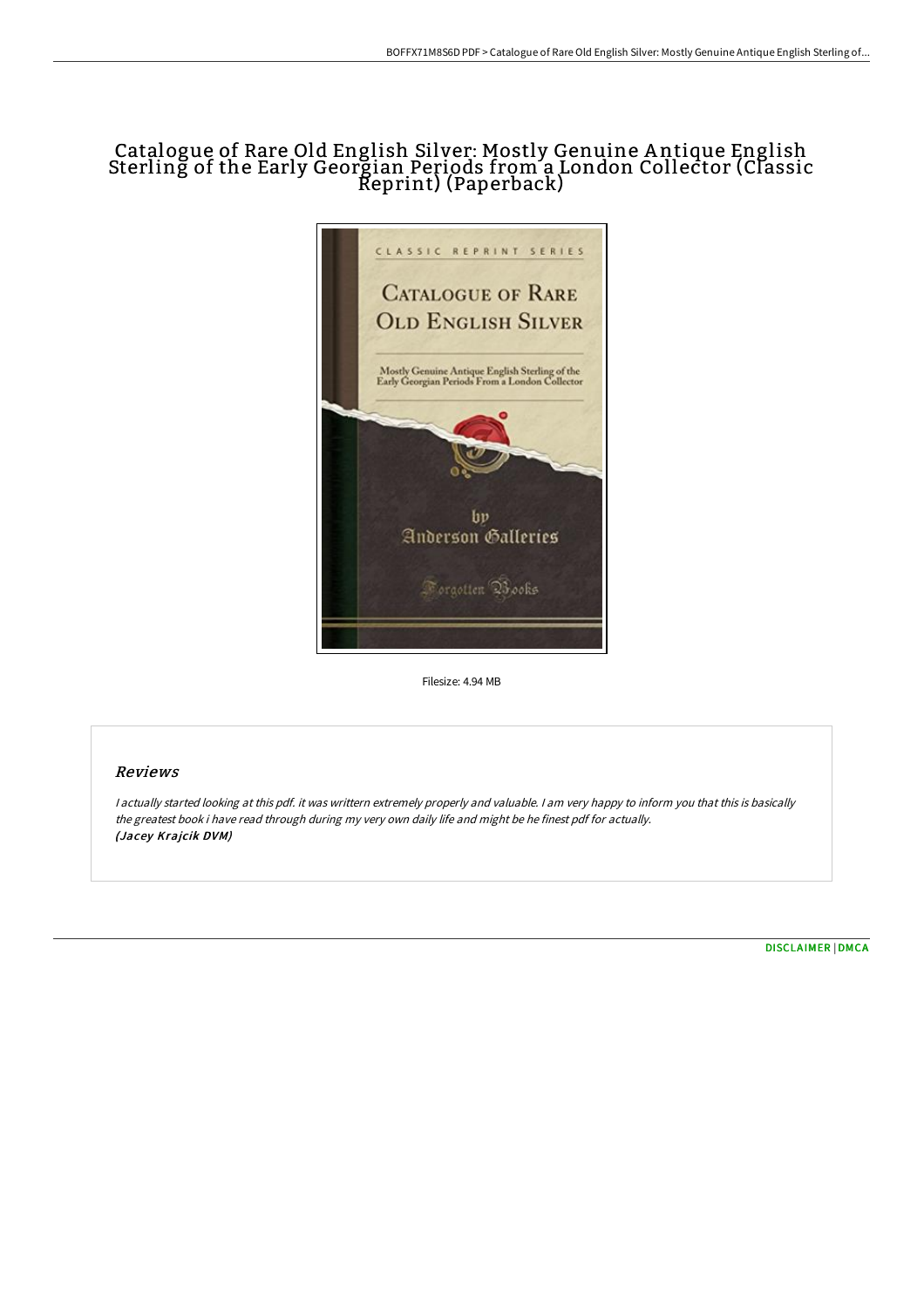## CATALOGUE OF RARE OLD ENGLISH SILVER: MOSTLY GENUINE ANTIQUE ENGLISH STERLING OF THE EARLY GEORGIAN PERIODS FROM A LONDON COLLECTOR (CLASSIC REPRINT) (PAPERBACK)



To get Catalogue of Rare Old English Silver: Mostly Genuine Antique English Sterling of the Early Georgian Periods from a London Collector (Classic Reprint) (Paperback) eBook, you should follow the link under and save the document or have access to additional information which are have conjunction with CATALOGUE OF RARE OLD ENGLISH SILVER: MOSTLY GENUINE ANTIQUE ENGLISH STERLING OF THE EARLY GEORGIAN PERIODS FROM A LONDON COLLECTOR (CLASSIC REPRINT) (PAPERBACK) ebook.

Forgotten Books, 2017. Paperback. Condition: New. Language: English . Brand New Book \*\*\*\*\* Print on Demand \*\*\*\*\*. Excerpt from Catalogue of Rare Old English Silver: Mostly Genuine Antique English Sterling of the Early Georgian Periods From a London Collector Buyers to give their names and addresses and to make such cash pay ments on account as may be required, in default of which the lots purchased to be immediately resold. Goods bought to be removed at the close of each sale. If not so te moved they will be at the sole risk of the purchaser, and subject to storage charges, and The Anderson Galleries, Incorporated, will not be responsible if such goods are lost, stolen, damaged or destroyed. Terms cash. If accounts are not paid at the conclusion of each sale, or, in the case of absent buyers, when bills are rendered, this Com pany reserves the right to recatalogue the goods for immediate sale without notice to the defaulting buyer, and all costs of such resale will be charged to the defaulter. This condition is without prejudice to the rights of the Company to enforce the sale contract and collect the amount due without such resale at its own option. Unsettled ac counts are subject to interest at the rate of six per cent. Per annum. All books are sold as catalogued, and are assumed to be in good second-hand condition. If material defects are found, not mentioned in the catalogue, the lot may be returned. Notice of such defects must be given promptly and the goods returned within ten days from the date of the sale. No exceptions will be made to this rule. Maga zines and other periodicals, and all miscellaneous books arranged in parcels, are sold as they are, without recourse. About the Publisher Forgotten...

Read Catalogue of Rare Old English Silver: Mostly Genuine Antique English Sterling of the Early Georgian Periods from a London Collector (Classic Reprint) [\(Paperback\)](http://albedo.media/catalogue-of-rare-old-english-silver-mostly-genu.html) Online Download PDF Catalogue of Rare Old English Silver: Mostly Genuine Antique English Sterling of the Early Georgian Periods from a London Collector (Classic Reprint) [\(Paperback\)](http://albedo.media/catalogue-of-rare-old-english-silver-mostly-genu.html)